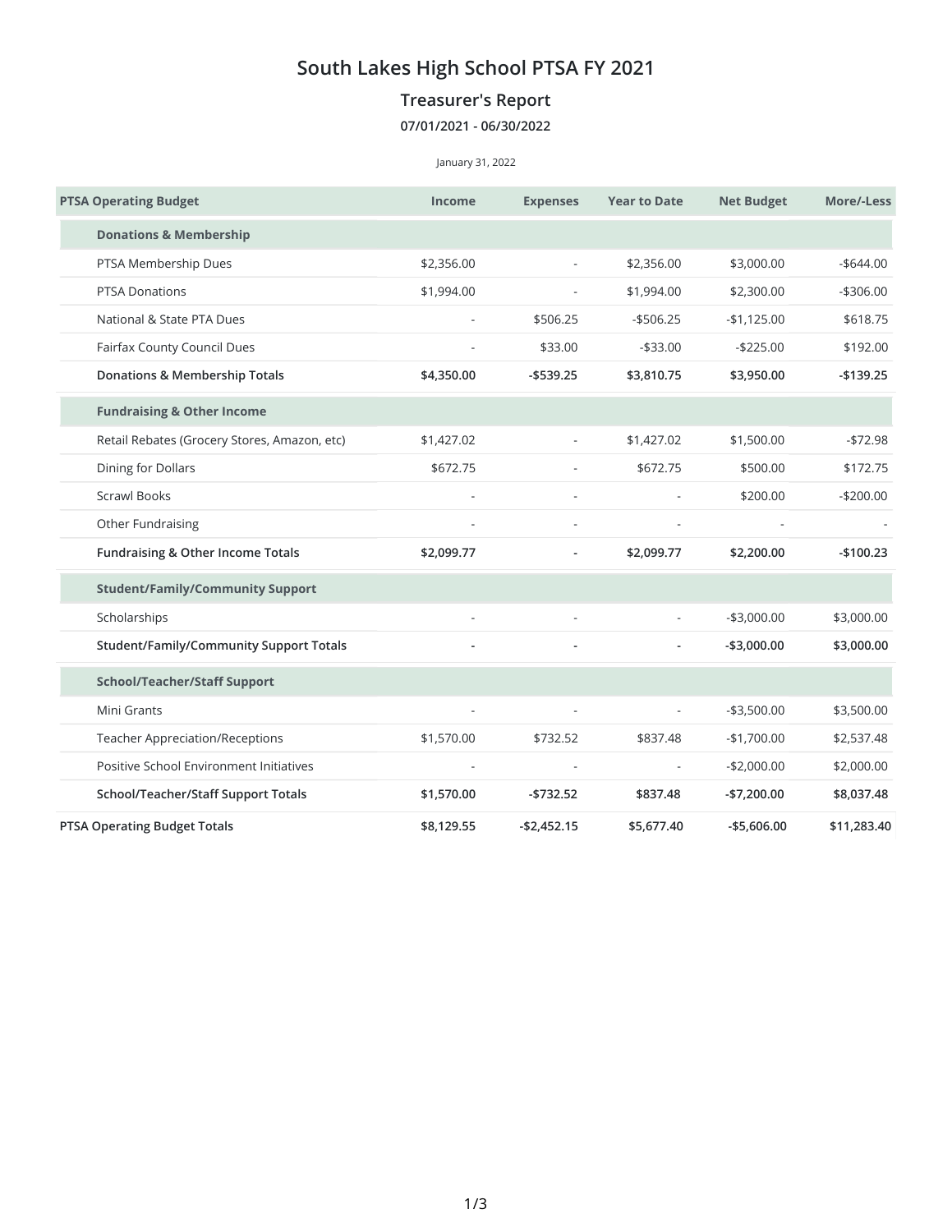|  | <b>PTSA Operating Budget</b>                        | <b>Income</b>            | <b>Expenses</b>          | <b>Year to Date</b>                                                     | <b>Net Budget</b>                                                                                              | More/-Less                                                         |
|--|-----------------------------------------------------|--------------------------|--------------------------|-------------------------------------------------------------------------|----------------------------------------------------------------------------------------------------------------|--------------------------------------------------------------------|
|  | <b>PTA Admin</b>                                    |                          |                          |                                                                         |                                                                                                                |                                                                    |
|  | <b>Banking Interest</b>                             | \$9.78                   | $\overline{\phantom{0}}$ | \$9.78                                                                  | \$5.00                                                                                                         | \$4.78                                                             |
|  | Insurance                                           | $\overline{\phantom{a}}$ | \$377.00                 | $-$ \$377.00                                                            | $-$ \$377.00                                                                                                   |                                                                    |
|  | PTSA PayPal Fees                                    | $\frac{1}{2}$            | \$173.59                 | $-$173.59$                                                              | $-$225.00$                                                                                                     | \$51.41                                                            |
|  | President's Fund (Discretionary)                    |                          | \$46.66                  | $-$ \$46.66                                                             | $-$200.00$                                                                                                     | \$153.34                                                           |
|  | PTA Guest Speaker Appreciation                      | $\overline{\phantom{a}}$ | \$63.13                  | $-$ \$63.13                                                             | $-$200.00$<br>$-$200.00$<br>$-$159.00$<br>$-$100.00$<br>$-$100.00$<br>$\overline{\phantom{a}}$<br>$-$1,556.00$ | \$136.87<br>\$44.60<br>\$50.39<br>\$85.01<br>$-$41.00$<br>\$485.40 |
|  | Office Supplies                                     | $\overline{\phantom{a}}$ | \$155.40                 | $-$155.40$                                                              |                                                                                                                |                                                                    |
|  | Money Minder Subscription                           | $\overline{\phantom{a}}$ | \$159.00                 | $-$ \$159.00<br>$-$ \$49.61<br>$-$14.99$<br>$-$ \$41.00<br>$-$1,070.60$ |                                                                                                                |                                                                    |
|  | <b>Bank Fees</b>                                    | $\overline{\phantom{a}}$ | \$49.61                  |                                                                         |                                                                                                                |                                                                    |
|  | Website                                             | $\frac{1}{2}$            | \$14.99                  |                                                                         |                                                                                                                |                                                                    |
|  | Other Admin Expenses                                | \$100.00                 | \$141.00                 |                                                                         |                                                                                                                |                                                                    |
|  | <b>PTA Admin Totals</b>                             | \$109.78                 | $-$1,180.38$             |                                                                         |                                                                                                                |                                                                    |
|  | <b>PTSA Operating Budget Totals</b>                 | \$8,129.55               | $-$2,452.15$             | \$5,677.40                                                              | $-$5,606.00$                                                                                                   | \$11,283.40                                                        |
|  | <b>Pantry Operating Budget</b>                      | <b>Income</b>            | <b>Expenses</b>          | <b>Year to Date</b>                                                     | <b>Net Budget</b>                                                                                              | More/-Less                                                         |
|  | <b>Pantry Donations</b>                             |                          |                          |                                                                         |                                                                                                                |                                                                    |
|  | <b>Pantry Donations</b>                             | \$71,308.98              | \$4,000.00               | \$67,308.98                                                             | \$150,000.00                                                                                                   | -\$82,691.02                                                       |
|  | Pantry Grants                                       | \$300.00                 | $\overline{\phantom{0}}$ | \$300.00<br>$\overline{\phantom{a}}$                                    | \$10,500.00<br>\$5,000.00<br>\$165,500.00                                                                      | $-$10,200.00$<br>$-$5,000.00$<br>-\$97,891.02                      |
|  | Other Pantry Income                                 | $\overline{a}$           | L,                       |                                                                         |                                                                                                                |                                                                    |
|  | <b>Pantry Donations Totals</b>                      | \$71,608.98              | $-$4,000.00$             | \$67,608.98                                                             |                                                                                                                |                                                                    |
|  | <b>Pantry Fundraisers</b>                           |                          |                          |                                                                         |                                                                                                                |                                                                    |
|  | DIYW 0.5K Sponsorships                              | \$8,125.00               |                          | \$8,125.00                                                              | \$8,000.00                                                                                                     | \$125.00                                                           |
|  | DIYW 0.5K Additional Income (Raffle +<br>Donations) | \$961.00                 |                          | \$961.00                                                                | \$2,000.00                                                                                                     | $-$1,039.00$                                                       |
|  | DIYW 0.5K Ticket Sales                              | \$8,536.00               |                          | \$8,536.00                                                              | \$4,000.00                                                                                                     | \$4,536.00                                                         |
|  | DIYW 0.5K Expenses (Medals + Bibs)                  |                          | \$1,520.41               | $-$1,520.41$                                                            | $-$1,300.00$                                                                                                   | $-$220.41$                                                         |
|  | <b>Pantry Fundraisers Totals</b>                    | \$17,622.00              | $-$1,520.41$             | \$16,101.59                                                             | \$12,700.00                                                                                                    | \$3,401.59                                                         |
|  | <b>Pantry Expenses</b>                              |                          |                          |                                                                         |                                                                                                                |                                                                    |
|  | Pantry Gift Cards                                   | $\overline{\phantom{a}}$ | \$35,553.83              | $-$ \$35,553.83                                                         | -\$48,000.00                                                                                                   | \$12,446.17                                                        |
|  | Pantry Groceries & Toiletries                       |                          | \$25,435.80              | -\$25,435.80                                                            | $-$96,000.00$                                                                                                  | \$70,564.20                                                        |
|  | Pantry Supplies (shelving, bags, etc.)              |                          | \$2,882.85               | $-$2,882.85$                                                            | $-$3,000.00$                                                                                                   | \$117.15                                                           |
|  | Other Pantry Expenses                               |                          | \$114.75                 | $-$114.75$                                                              | $-$1,000.00$                                                                                                   | \$885.25                                                           |
|  | Pantry Grant Expenditures                           |                          |                          |                                                                         |                                                                                                                |                                                                    |
|  | Pantry PayPal Fees                                  |                          | \$897.57                 | -\$897.57                                                               | -\$880.00                                                                                                      | $-$17.57$                                                          |
|  | <b>Pantry Expenses Totals</b>                       |                          | -\$64,884.80             | -\$64,884.80                                                            | -\$148,880.00                                                                                                  | \$83,995.20                                                        |
|  | <b>Pantry Operating Budget Totals</b>               | \$89,230.98              | -\$70,405.21             | \$18,825.77                                                             | \$29,320.00                                                                                                    | -\$10,494.23                                                       |